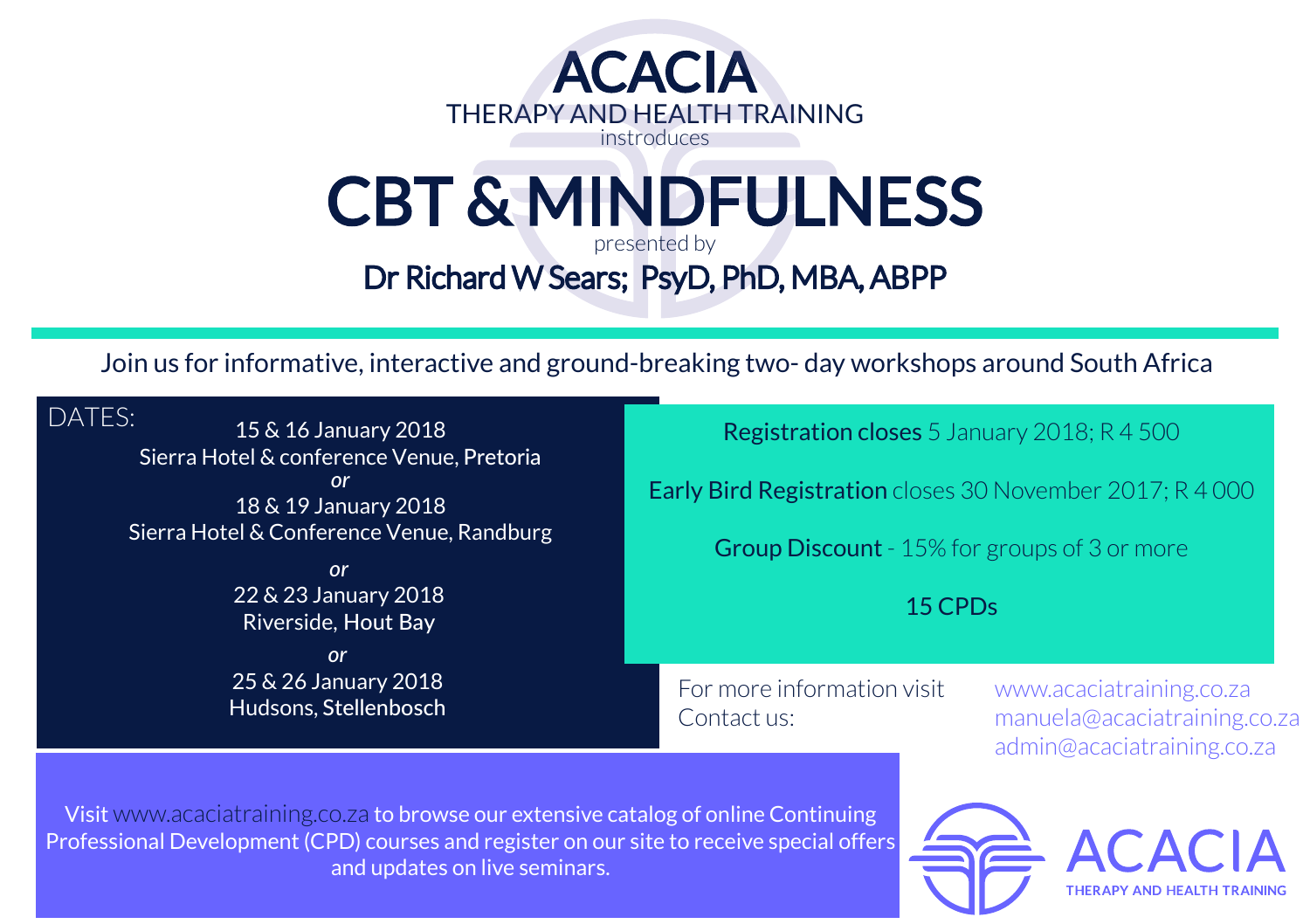## ABOUT DR RICHARD SEARS

Richard W. Sears, PsyD, PhD, MBA, ABPP is a licensed, board-certified clinical psychologist in the state of Ohio, USA. Dr. Sears runs a private psychology and consulting practice in Cincinnati, Ohio, and is Director of the Center for Clinical Mindfulness & Meditation. He holds faculty appointments with the University of Cincinnati Psychiatry & Behavioral Neurosciences, Psychology, and Integrative Medicine.

He is a psychologist contractor with the Cincinnati VA Medical Center, where he conducted research on MBCT for PTSD, and has worked with Cincinnati Children's Hospital on the first studies of fMRI brain scans on mindfulness training for children and adolescents.

Dr. Sears is author of over 10 books, including: **Mindfulness: Living Through Challenges and Enriching Your** Life in this Moment; Consultation Skills for Mental Health Professionals; Mindfulness in Clinical Practice; Mindfulness-Based Cognitive Therapy for PTSD; Building Competence in MBCT; The Resilient Mental Health Practice; The Sense of Self; and Cognitive-Behavioral Therapy and Mindfulness.

Dr. Sears is also a licensed private pilot, a 5th degree black belt in Ninjutsu, and served briefly as a personal protection agent for the Dalai Lama of Tibet. He has a PhD in Buddhist Studies, and has received transmission as a Zen master.